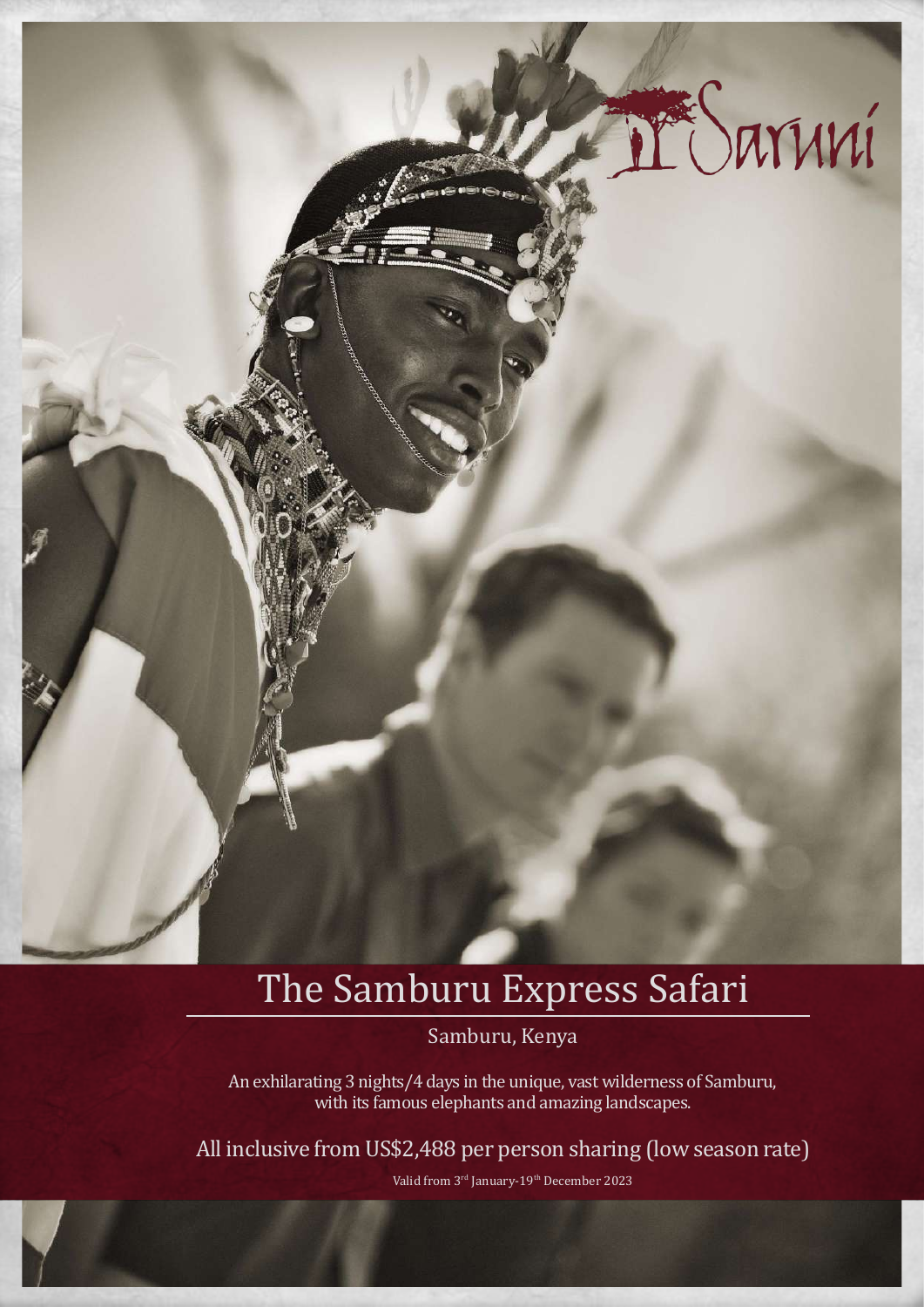



This is a truly lifeenriching journey that perfectly combines serenity and adventure, luxury and authenticity, wildlife and culture, and classic and unique safari experiences.

Discover the rugged, unending scenes of Samburu, the raw beauty and diverse ecosystem, where enormous herds of elephant traverse the vast, arid landscape and leopard den in the rocky outcrops.

Delight in the diversity and uniqueness the rare, the endemic, the endangered and the spectacular wildlife and wilderness.

Discover one of Africa's most authentic and fascinating tribes – the Samburu, learning first-hand about their ancient knowledge and fascinating customs and their incredible connection with the wildlife and wilderness.

# HIGH SEASON US\$3,598 pp

July | August & September 2023

### MID SEASON US\$3,118 pp January | February | June | October & 1st–19th December 2023

# LOW SEASON US\$2,488 pp March | April | May & November 2023



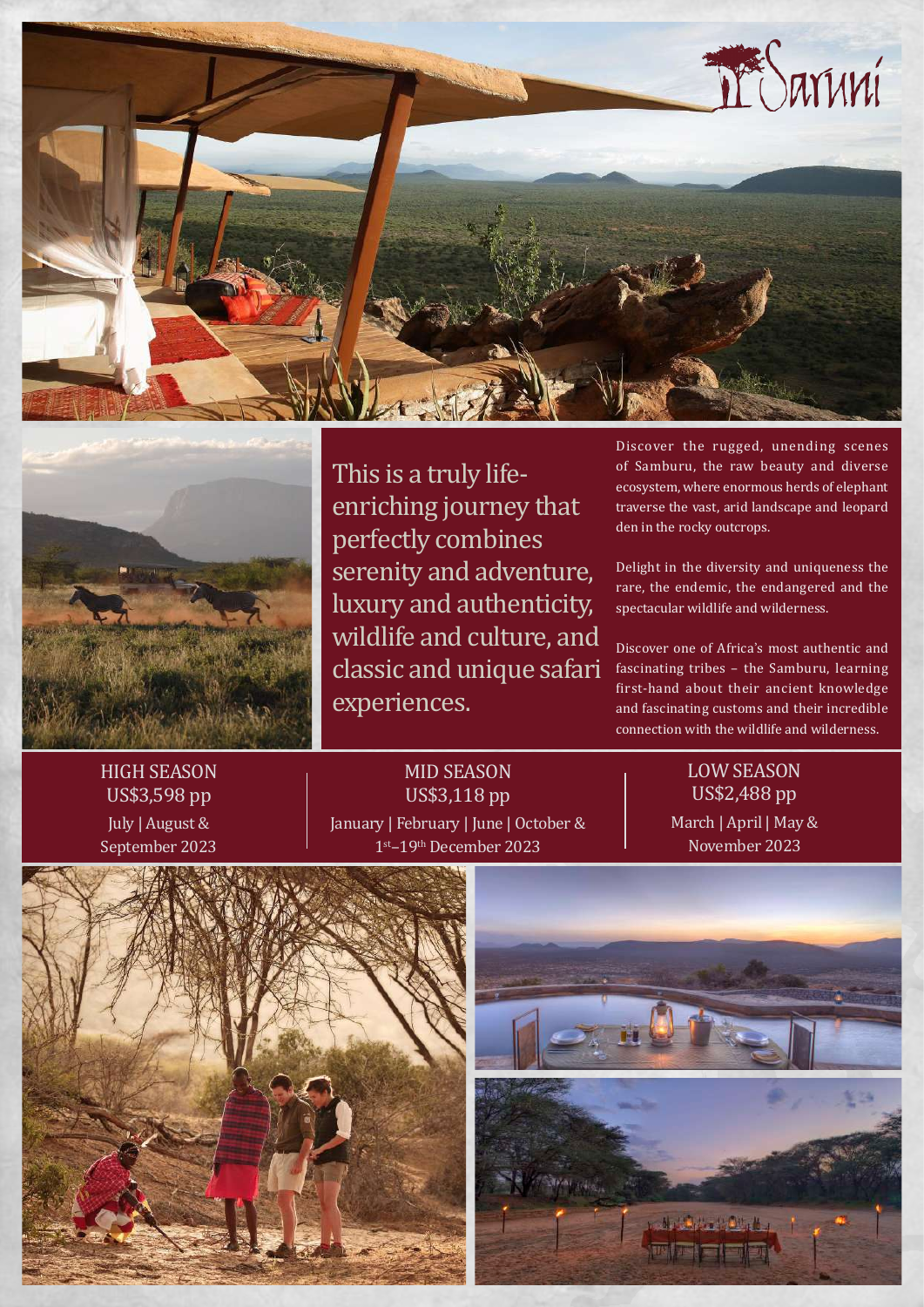

Included All-inclusive accommodation (full-board accommodation including soft drinks, beers, house wines and select non-luxury spirits),<br>one complimentary Back & Neck massage (30 min.) per room per stay at our Wellbeing Sp day & night game drives in 4x4 vehicles, guided bush walks, bush meals, sundowner & picnic excursions, Warriors Academy (where available and upon request in advance), local cultural visits transfers, all internal flights and return airstrip transfers, airport assistance, temporary Flying Doctors cover, daily conservation fees, VAT & taxes.

Excluded Exclusive use of vehicle, premium drinks (champagne, luxury spirits and special wines), additional Wellbeing Space<br>treatments, any payable extra activities, entry fees to local cultural visits, childcare, transpor Elephant Sanctuary in Samburu (bookable in advance), gratuities to staff & guides, own private guides & drivers, any payable extra services, anything of a personal nature, international flights & visa fees, late departure fees, and all statutory increases beyond our control.



# Saruni Samburu

Saruni Samburu's six luxury villas are open and spacious, heralding spectacular views over Kenya's Northern Frontier District and Mount Kenya in the distance. The warm and welcoming hospitality makes for an intimate and exceptional experience. The lodge is revered for its innovative, eco-chic architecture and interesting design and décor, as well as its Italian-inspired cuisine. Guests can enjoy the vast panoramas from the dining and lounge area, the infinity pool and the Samburu Wellbeing Space. Saruni Samburu is the only lodge in Kalama Conservancy, which borders Samburu National Reserve, with 200,000 acres of unspoiled wilderness to explore and enjoy exclusively. You are guided from start to finish by Samburu warriors who are passionate about their land and their culture, learning first-hand about their fascinating customs and traditions and gaining ancient, local knowledge about the land and the animals – a truly authentic experience.

Activities and amenities: day and night game drives, photographic hide, bush meals, guided walks, birdwatching, Samburu Wellbeing Space treatments (payable extra), picnics, two swimming pools, helicopter excursions (payable extra), Samburu cultural visits (payable extra), Saruni Shop, Reteti Elephant Sanctuary (bookable in advance & payable extra).